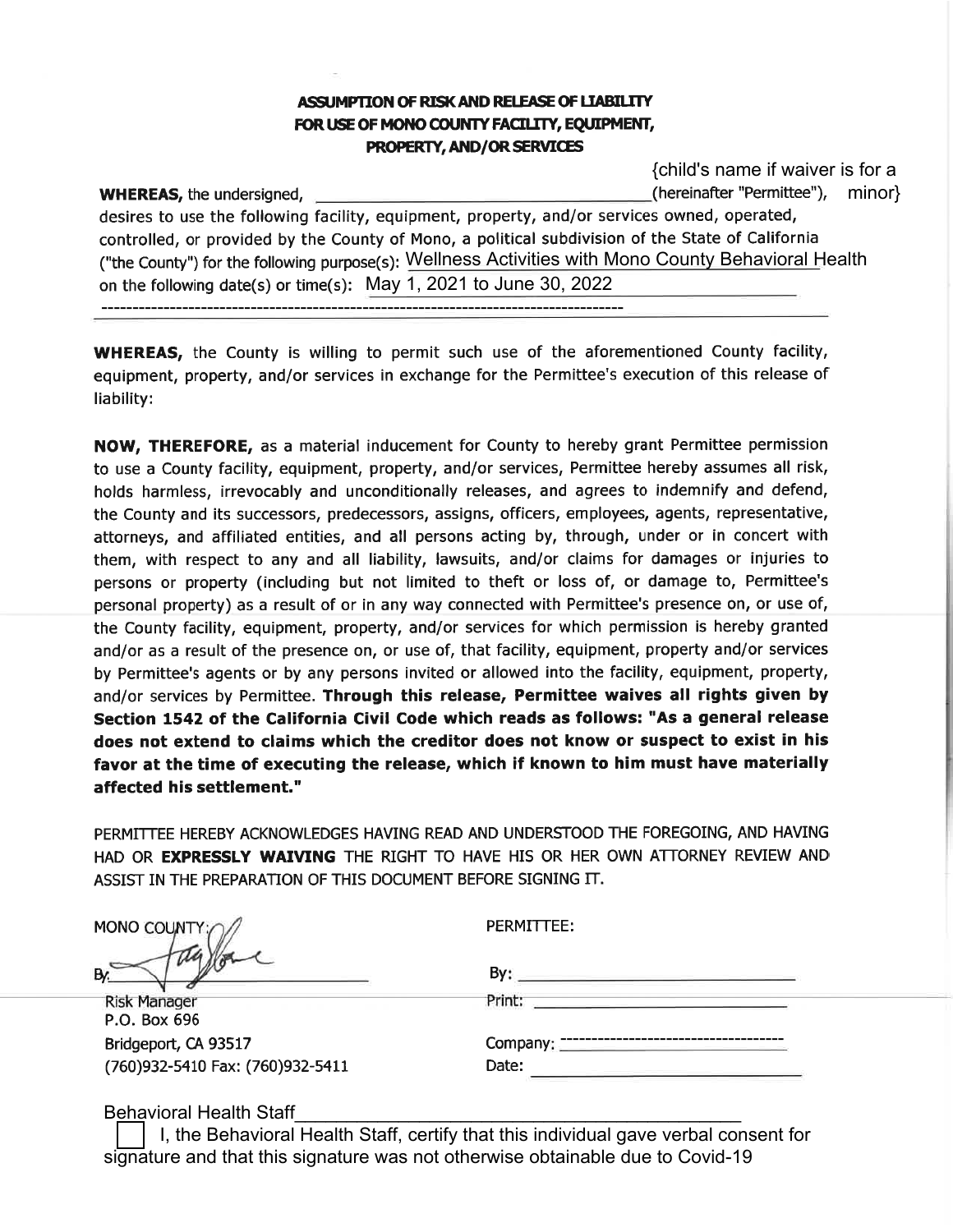| <b>Wellness Program Demographics</b>                                                                                                                                                                                                                                                                                                                                                                 |                |                                                                                                                                                                                                                                         |  |
|------------------------------------------------------------------------------------------------------------------------------------------------------------------------------------------------------------------------------------------------------------------------------------------------------------------------------------------------------------------------------------------------------|----------------|-----------------------------------------------------------------------------------------------------------------------------------------------------------------------------------------------------------------------------------------|--|
| What is your age?<br>1.<br>Under 15 years<br>of age                                                                                                                                                                                                                                                                                                                                                  | 16-25<br>26-40 | 41-59<br>$60+$                                                                                                                                                                                                                          |  |
| 2. What is your military status?<br>Never served in the military<br>Currently active duty, reserve<br>duty, or National Guard                                                                                                                                                                                                                                                                        |                | Previously served in the military<br>Prefer not to answer<br>Other                                                                                                                                                                      |  |
| 3. What is your primary language?<br>English<br>Spanish                                                                                                                                                                                                                                                                                                                                              |                | Other (please specify):                                                                                                                                                                                                                 |  |
| What is your race/ethnicity?<br>4.<br>White or Caucasian<br><b>Black or African American</b><br>Hispanic or Latino<br>Mexican/Mexican<br>American/Chicano<br>American Indian or Alaska Native<br>Native Hawaiian or other Pacific<br>Islander<br>Asian or Asian American<br>Central American<br>Caribbean<br>Puerto Rican<br>South American<br>Other Hispanic/Latino<br>Eastern European<br>European |                | Other White/Caucasian<br>African<br>Other African American/Black<br>Middle Eastern<br>Asian Indian/South Asian<br>Cambodian<br>Chinese<br>Filipino<br>Japanese<br>Korean<br>Vietnamese<br>Other Asian<br>Prefer not to answer<br>Other: |  |

5. Do you have a disability? If so, what kind:

(A disability is defined as a physical or mental impairment or medical condition lasting at least six months that substantially limits a major life activity, which is not the result of a severe mental illness.) (more options next page)

| $\Box$ No, I do not have any of these | $\Box$ Other communication disability |
|---------------------------------------|---------------------------------------|
| disabilities                          | $\Box$ Learning disability            |
| $\Box$ Difficulty Seeing              | $\Box$ Developmental disability       |
| $\Box$ Difficulty hearing or having   | $\Box$ Dementia                       |
| speech understood                     |                                       |